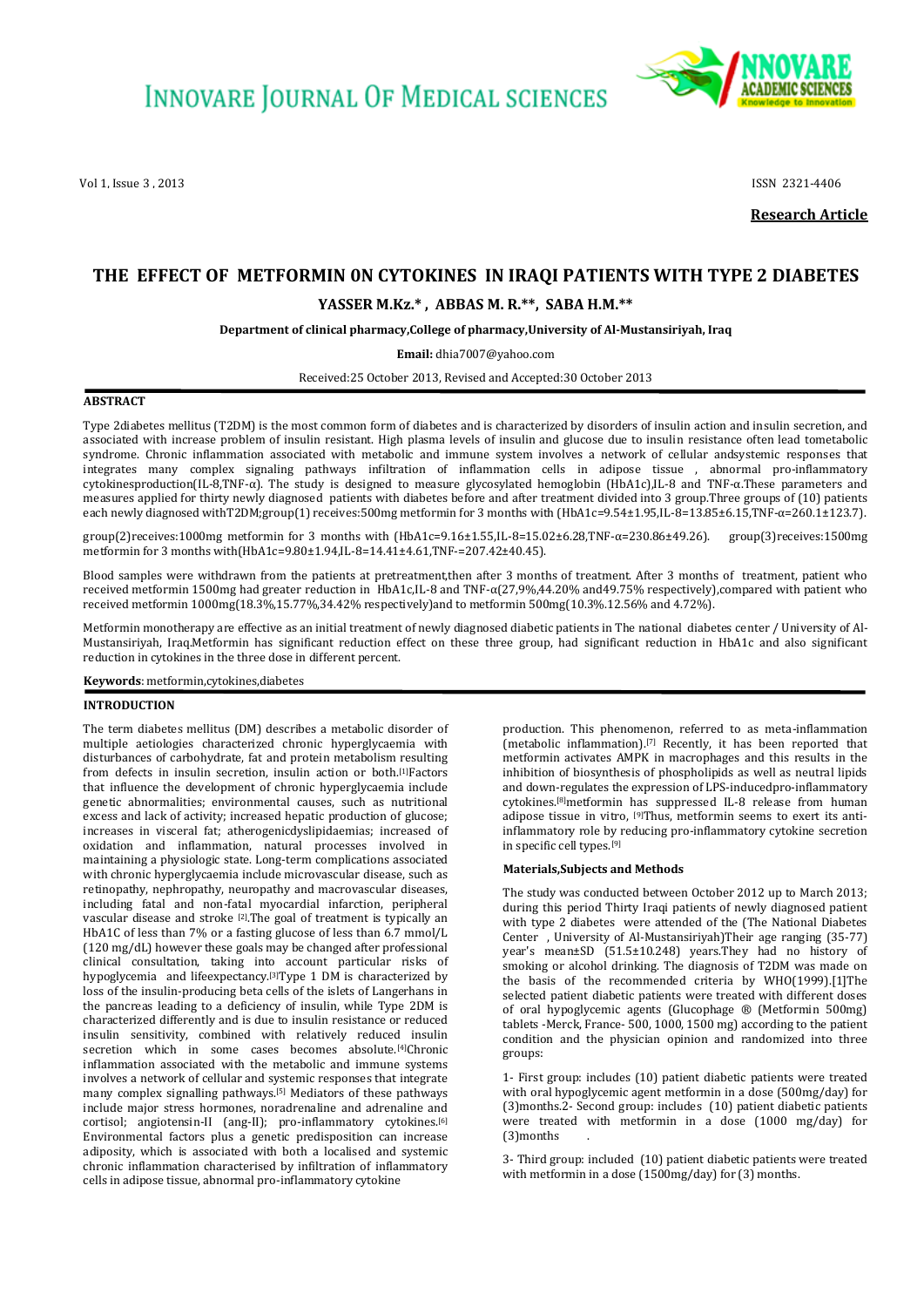Ten ml of venous blood were drawn using a plastic disposable syringe of 10ml capacity. All patients were fasting (12-14) hr calories free diet.Two ml of blood collected in EDTA containing tubes for measurement of HbA1c.The remaining blood was allowed to clot and separated by centrifuge at speed of 3000 rpm for 20 minutes. Serum samples were stored at (-20 OC) until the time of examination for the other testesParametes used for analysis involved:Estimation of glycosylated hemoglobin ( HbA1c);Glycated hemoglobin was measured by using the Variant Hemoglobin A1C program developed by BIO-Rad.<sup>[10]</sup>

Serum levels of cytokines ( IL-8 & TNF- $\alpha$  ) were quantitatively determined in patients by means of sandwich ELISA test using commercially available kit

### **Statistical Analysis**

Data were statistically evaluated using paired t-test to compare between pre- and post-treatment results. Another way analysis of variance (ANOVA) was utilized to compare between the results of studied parameters among different patients groups. Values with P<0.05 were considered significantly different.

#### **Results**

#### HbA1c:

Effect of treatment with different doses of metformin on HbA1c level in newly diagnosed patient with type 2 DM

Table – 1: showed that all T2DM patients treated with different doses of metformin (500, 1000 and 1500)mg showed significant decrease in HbA1c levels after 3 months (P<0.05) using Paired t-test compared with pre-treatment values.However, the percent reduction in HbA1c produced due to the use of different dosesof metformin (500, 1000 and 1500)mg were (10.3%, 18.3% and 27.9%)respectively compared with baseline values; while the patient groups treated which was statically not Significant (P>0.05) according to ANOVA test as in (Table -1) and (Figure-1).

|  | Tab1: HbA1c distribution of newly diagnosed diabetic type 2 patient treated with different dose of metformin before and after 3 months. |  |
|--|-----------------------------------------------------------------------------------------------------------------------------------------|--|
|--|-----------------------------------------------------------------------------------------------------------------------------------------|--|

|                                 | Metformin 500 mg | Metformin $1000$ mg | Metformin1500 mg |
|---------------------------------|------------------|---------------------|------------------|
| HbA1C<br>Before<br>$\%$         | $9.54 \pm 1.95$  | $9.16 \pm 1.55$     | $9.80 \pm 1.94$  |
|                                 | $(7.3-13.0)$     | $(7.7-12.1)$        | $(6.5-12.3)$     |
| After 3 months                  | $8.55 \pm 1.89$  | $7.47 \pm 1.08$     | $7.06 \pm 1.23$  |
|                                 | $(6.0-11.9)$     | $(6.5-10.2)$        | $(4.6-9.3)$      |
| P value compare After to Before | $0.0001*$        | $0.0001*$           | $0.001*$         |
| Before P value compare to 500mg |                  | 0.635               | 0.768            |
| P value compare to 1000mg       |                  |                     | 0.425            |
| P value comparing All doses     |                  |                     | 0.734            |
| After P value compare to 500mg  |                  | 0.134               | 0.051            |
| P value compare to 1000mg       |                  |                     | 0.411            |
| P value comparing All doses     |                  |                     | 0.072            |

# Data were presented as Mean±SD (Range)

\*Significant using Paired t-test for difference between two dependent means (paired observations) at 0.05 level

#Significant using Student t-test for difference between two independent means at 0.05 level

@Significant using ANOVA test for difference among three independent means at 0.05 level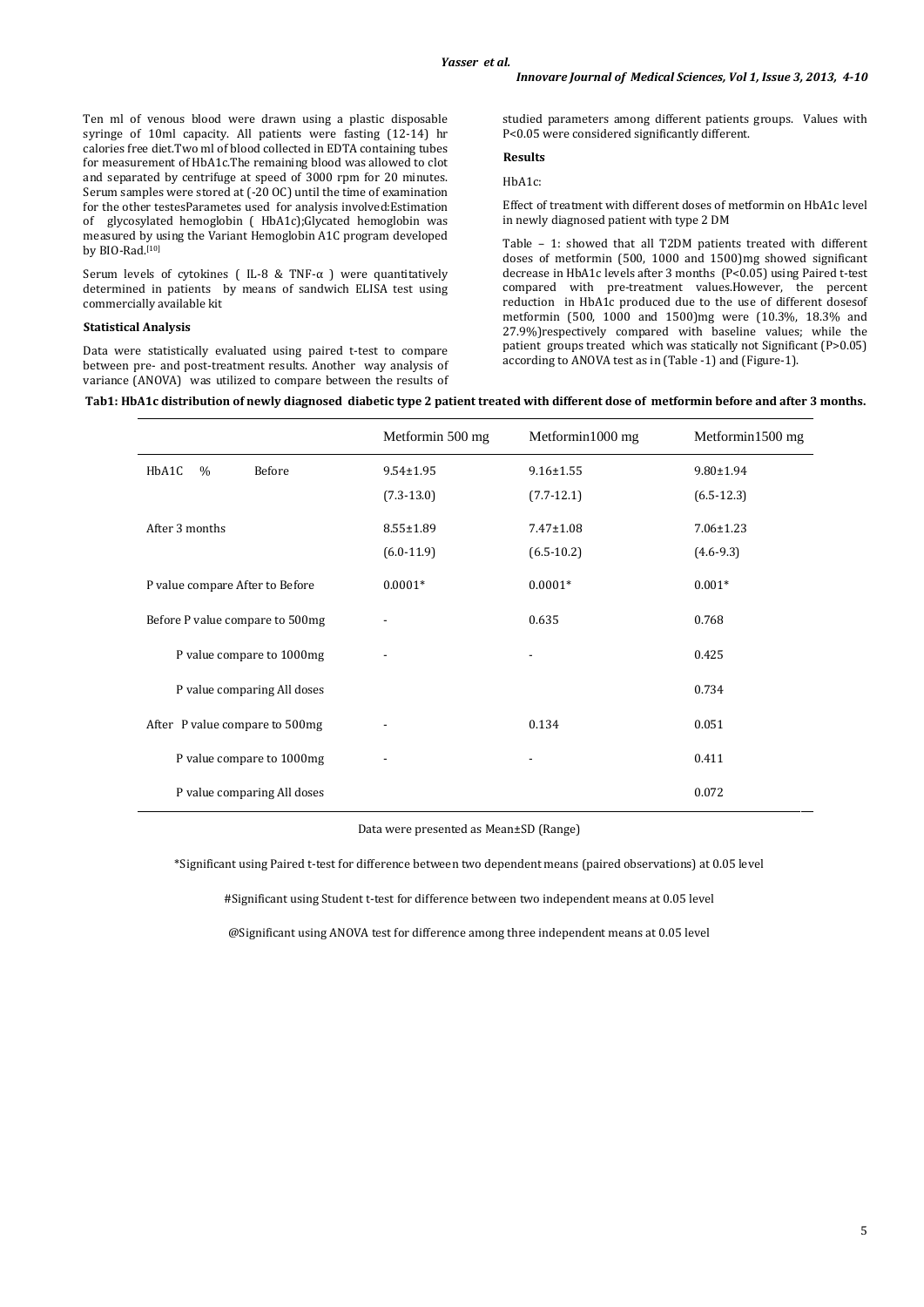

**Fig 1: HbA1c distribution of newly diagnosed diabetic type 2 patient treated with different dose ofmetformin before and after 3 months.** 

### Interleukin -8

Effect of treatment with different doses of metformin on *Interleukin 8* level in newly diagnosed patient with T2DM :

Tab -2; showed that there is a significant decrease in IL-8 in all groups of patients treated with different doses of metformin (500, 1000 and 1500)mg after 3 months (*P*<0.05) compared with baseline values according to Paired t-test . Moreover, (table -2) and (figure -2) showed that treatment with maximum dose of metformin (1500mg) produced a higher percent reduction in this parameter after 3 months (-44.20 %) compared with base line values, and metformin treated group (1000mg),(500mg) produced (-15.77% and -12.56% respectively). There is a significant difference among the three groups treated with metformin doses after 3 months (*P*<0.05), and also a significant according to ANOVA test (*P*<0.05).

#### **Tab 2: IL-8 serum concentration of newly diagnosed diabetic type 2 patient treated with different dose of metformin before and after 3 months**

|                          | Metformin 500 mg | Metformin1000 mg | Metformin1500 mg |
|--------------------------|------------------|------------------|------------------|
| Interleukin 8<br>(pg/ml) | $13.85 \pm 6.15$ | $15.02 \pm 6.28$ | $14.41 \pm 4.61$ |
| Before                   |                  |                  |                  |
| After 3 months           | $12.11 \pm 4.82$ | $12.65 \pm 5.24$ | $8.04 \pm 1.02$  |
|                          |                  |                  |                  |
| P value compare After to | $0.018*$         | $0.005*$         | $0.004*$         |
| Before                   |                  |                  |                  |
| Before P value compare   |                  | 0.899            | 0.820            |
| to 500mg                 |                  |                  |                  |
| P value<br>compare<br>to |                  |                  | 0.807            |
| 1000mg                   |                  |                  |                  |
| P value comparing All    |                  |                  | 0.901            |
| doses                    |                  |                  |                  |
| After P value compare    |                  | 0.048#           | 0.018#           |
| to 500mg                 |                  |                  |                  |
| P value<br>compare to    |                  |                  | 0.014#           |
| 1000mg                   |                  |                  |                  |
| P value comparing All    |                  |                  | 0.039@           |
| doses                    |                  |                  |                  |

# -Data were presented as Mean±SD (Range)

\*Significant using Paired t-test for difference between two dependent means (paired observations) at 0.05 level #Significant using Student t-test for difference between two independent means at 0.05 level @Significant using ANOVA test for difference among three independent means at 0.05 level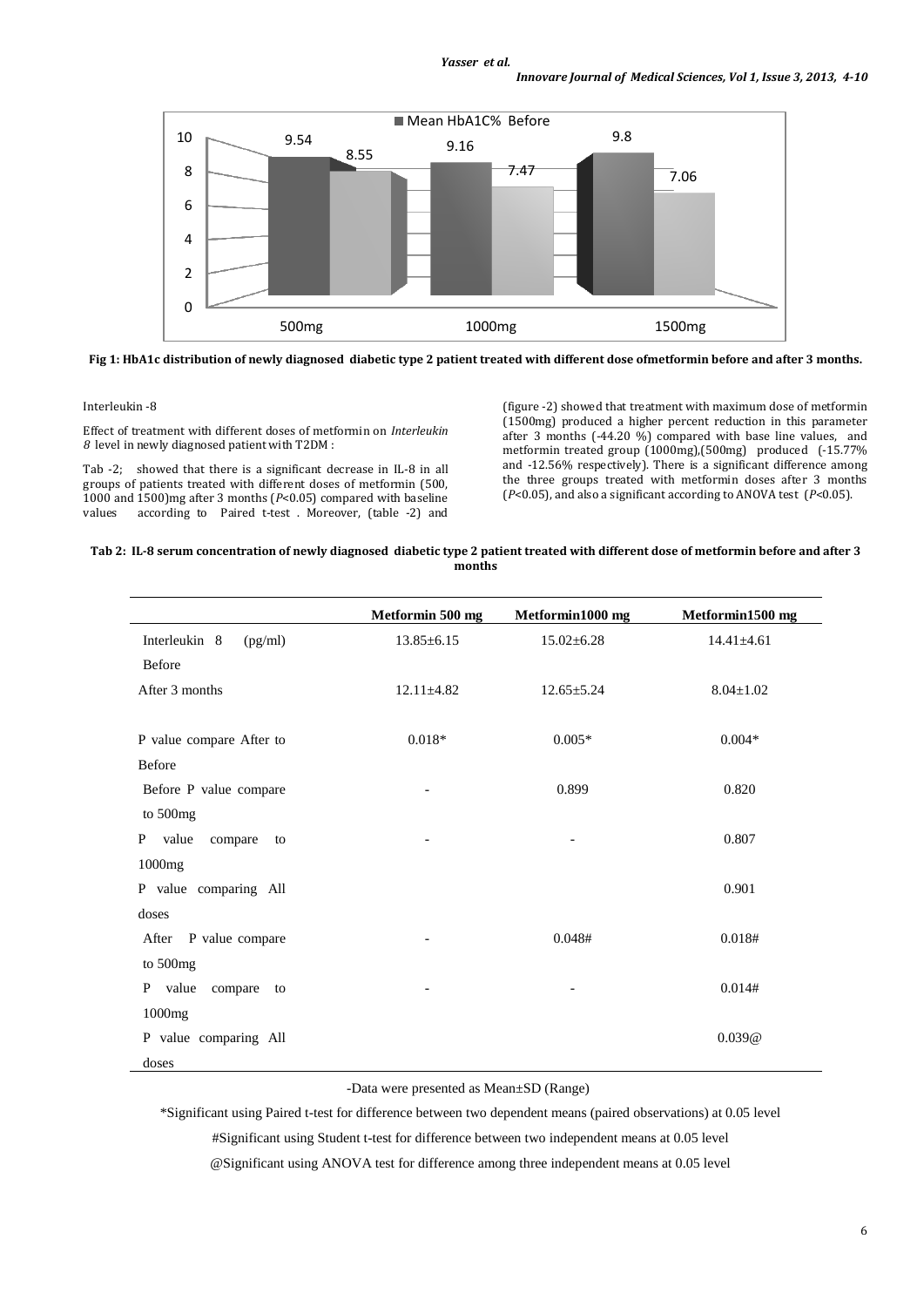### TNF-alpha

Effect of treatment with different doses of metformin on TNF- α level in newly diagnosed patient with type 2 DM :

Tab -3: showed that there is a significant decrease in TNF- $\alpha$  in all groups of patients treated with different doses of metformin (500, 1000 and 1500)mg after 3 months (*P*<0.05) compared with baseline values according to Paired t-test . Moreover, table -3 and figure -3 showed that treatment with maximum dose of metformin (1500mg) produced a higher percent reduction in this parameter after 3 months (-49.75 %) compared with base line values, and metformin treated group (1000mg),(500mg) produced (- 34.42 % and -4.72% respectively). There is a significant difference among the three groups treated with metformin doses after 3 months (*P*<0.05), and also a significant according to ANOVA test (*P*<0.05).

### **Tab 3:serum TNF- α concentration of newly diagnosed diabetic type 2 patient treated with different dose of metformin before and after 3 months .**

|                                 | Metformin 500 mg  | Metformin1000 mg  | Metformin1500      |
|---------------------------------|-------------------|-------------------|--------------------|
|                                 |                   |                   | mg                 |
| Before<br>TNF-alpha (pg/ml)     | $260.1 \pm 123.7$ | 230.86±49.26      | 207.42±40.45       |
|                                 | $(137.7 - 550)$   | $(176.9 - 297.9)$ | $(129.50 - 280.9)$ |
| After 3 months                  | 247.8±127.0       | 151.74±52.26      | $104.22 \pm 29.55$ |
|                                 | $(122.2 - 546.0)$ | $(110.2 - 284.2)$ | $(62.8-141.5)$     |
| P value compare After to Before | $0.001*$          | $0.002*$          | $0.0001*$          |
| Before P value compare to 500mg |                   | 0.496             | 0.217              |
| P value compare to 1000mg       |                   | -                 | 0.260              |
| P value comparing All doses     |                   |                   | 0.354              |
| After P value compare to 500mg  |                   | 0.040#            | 0.003#             |
| P value compare to 1000mg       |                   | -                 | 0.025#             |
| P value comparing All doses     |                   |                   | 0.002@             |

-Data were presented as Mean±SD (Range)

\*Significant using Paired t-test for difference between two dependent means (paired observations) at 0.05 level

#Significant using Student t-test for difference between two independent means at 0.05 level

@Significant using ANOVA test for difference among three independent means at 0.05 level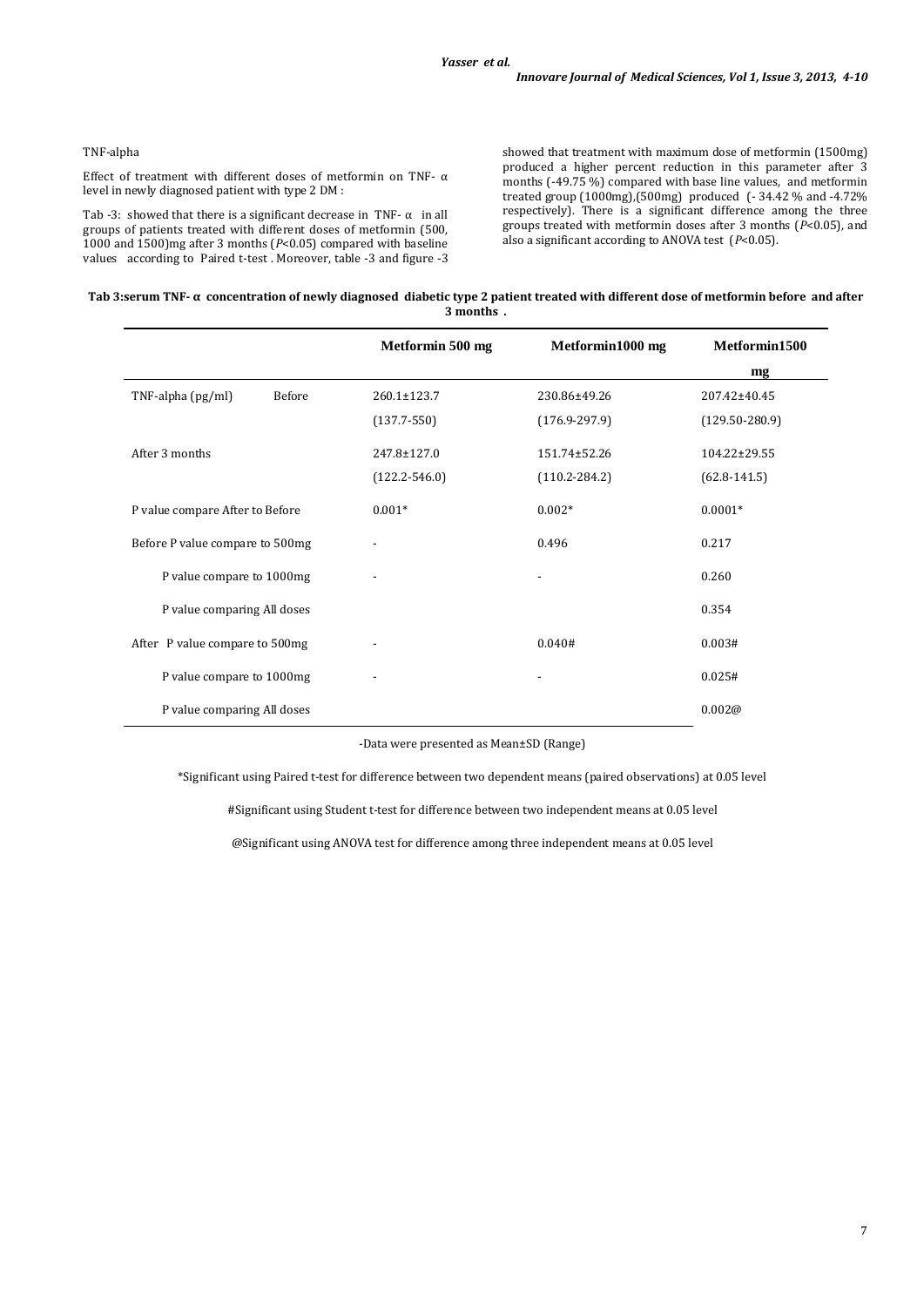



#### **DISCUSSION**

Many specialist recommended the use of metformin as first drug of choice in newly diagnosed diabetic patients in The National Diabetes Center, University of Al-Mustansiriyahin Baghdad, strategy which was parallel to the strategy used in the treatment of diabetes mellitus in other countries.[11] Metformin lowers hyperglycemia by reducing hepatic gluconeogenesis in the present of insulin and increasing peripheral glucose uptake and utilization.[12,13,14]The results in the present study investigated the effects of different doses ofmetformin (500, 1000 and 1500)mg on HbA1c levels in newly diagnosedT2DM patients for periods of 3 months .The mean values of HbA1c intreated groups of diabetic patients are in agreement with other results.[15,16]However, the percent reduction in HbA1c produced following the use of differentdoses of metformin were (-10%,-18.3% and -28.2%)respectively compared with baseline values; This finding agrees with other previous studies [17,18,19] and thepossible explanation for these results could be attributed to the effect of the shortduration of treatment and also, the baseline values of HbA1c at zero time indifferent treated groups were lower than the fasting glucose values, which couldprobably reflect that the HbA1c values were not in steady state at the start oftreatment.[17,20] Moreover, (table -1) and (figure-1) showed that treatment with maximummetformin (1500mg) produced the highest percent reduction in thisparameter after 3 month rather than the other groups treated with 1000mgand 500mg doses compared with baseline values. These results are compatible with those of Garber et al (1997),[21]who demonstrated that the hypoglycemic activityof metformin on glycemic control (%HbA1c) in diabetic patients is exhibited,generally, a dose-dependent manner.[21] High HbA1c regarded as predicator for the development of microangiopathy. This problem may be explained by the facts that HbA1c had high affinity for O2 resulting in marked difficulty in unloading of O2 to peripheral tissues resulting in tissue hypoxia and microangiopathy.[22]

It is increasingly recognized that markers of vascular inflammation play a role in the pathogenesis of T2DM, insulin resistance, and atherosclerosis,[23]the infiltration of macrophages into fat tissue and their subsequent release of pro-inflammatory cytokines into circulation occur at a greater rate in type 2 diabetics than nondiabetics[24,25,26] &pro-inflammatory cytokines clearly decrease insulin sensitivity.<sup>[27]</sup> The use of metformin during the first month of treatment of patient with coronary artery disease and T2DM led to

the decrease of insulin resistance and reduced activity of systemic inflammation (significant decrease in the concentration of IL-8 and TNF- $\alpha$  ).<sup>[28]</sup> The results in the present study investigated the effects of different doses of metformin (500, 1000 and 1500)mg on IL-8 &TNF-α levels in newly diagnosed T2DM patients for periods of 3 months .The mean values of IL-8 &TNF- $\alpha$  in treated groups of diabetic patients are in agreement with other results.[29,30,31] However, the percent of reduction in IL-8 &TNF-α produced following the use of different doses of metformin were (-12.56%,- 15.77% and -44.20%) for IL-8 ,(-4.72 %,-34.42% and -49.75 %) for TNF-α respectively compared with baseline values; This finding agrees with other previous studies[32,33] and the possible explanation for these results could be attributed to the effect of the short duration of treatment and also, the baseline values of  $L-8$  & TNF- $\alpha$  in different treated groups were lower than that of newly diagnosed values, which could probably reflect that the IL-8 & TNF-α values were have significant decrease in the concentration compared with baseline values.[28] Metformin can exert a direct vascular antiinflammatory effect by inhibiting NF-kappa B through blockade of the PI3K-Akt pathway. The novel anti-inflammatory actions of metformin may explain in part the apparent clinical reduction by metformin of cardiovascular events not fully attributable to its hypoglycemic action.[34]

Moreover, (table -2,3) and (figure -) showed that treatment with maximumdose of metformin (1500mg) produced the highest percent reduction in thisparameter after 3 month rather than the other groups treated with 1000mgand 500mg doses compared with baseline values. These results are compatible YoshiyukiHattoriet al (2006)<sup>[33]</sup> who demonstrated that the effect of metformin on cytokine  $(IL-8 \& TNF-\alpha)$  in diabetic patients is exhibited, generally, a dose-dependent manner.<sup>[33]</sup>These results, therefore, should be discussed within this framework, and not necessarily to becomparable with other results. Furthermore, the exact mechanism action of metformin remains elusive.[35]On one hand, some experts consider metformin to be the drug of choice for newly diagnosed type 2 diabetics.[36] whereas the landmark Diabetes Prevention Program, on the other hand, concluded that metformin is efficacious in preventing the new onset of type 2 diabetes in middleaged, obese persons with impaired glucose tolerance and fasting hyperglycemia but did not prevent diabetes in older, leaner prediabetics.[35]Finally, the present study did establish an improved efficacy of metforminuse at different doses (500- 1500mg/day); most of the changes were observed as early as 12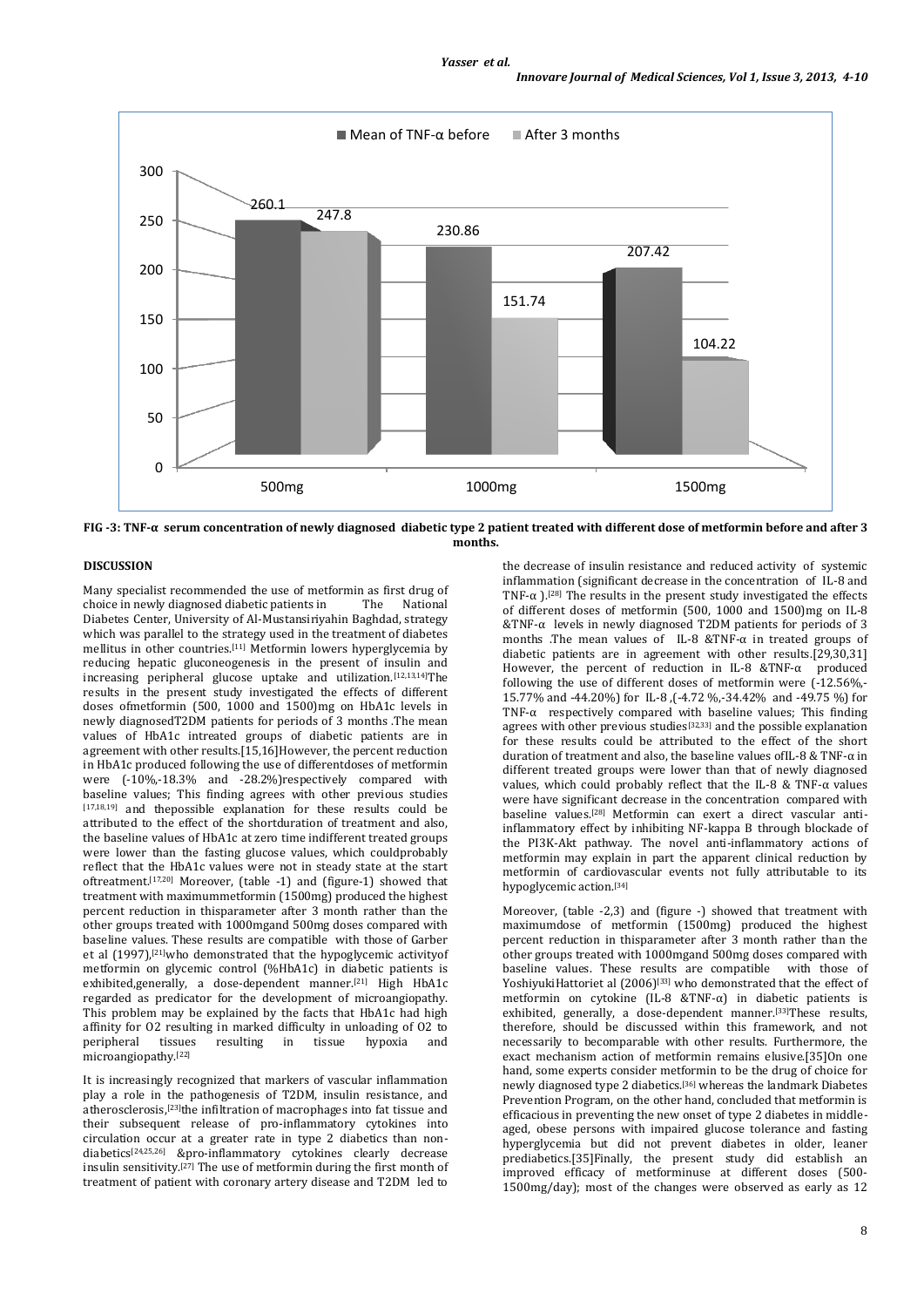weeks of treatment. Furthermore, this study demonstrated an improvedinsulin sensitivity of metformin&pro-inflammatory cytokines clearly decrease insulin sensitivity in the newly diagnosed type 2 diabetic patients.The current study was conducted on a small number of patients, and no powercalculation was done, because of the paucity of data, on dose calculation ofmetformin in newly diagnosed diabetic patient. Therefore, the number of patientswas too small to draw a strong conclusion from it, and a larger number of patientsare essential for a better understanding of the present results.

## **CONCLUSION**

- The use of different doses of metformin as amonotherapy in all treated groups significantlyimproved the biochemical markers (HbA1c) in newly diagnosed patient with type2 diabetes.
- Serum levels of the inflammatory marker( IL-8 and TNF- $\alpha$ ) are decreased in all treated groups with different doses of metformin after 3 months in different percent of reduction; metformin has anti- inflammatory effect.
- We demonstrated that metformin inhibits the expression of proinflammatoryresulting in suppression of cytokineinduced NF-κB activation. the present results suggest that metformin may serve for antiatherogenic drug for diabetic subjects.

### **REFERENCES**

- 1. The DECODE Study Group. Glucose tolerance and mortality: comparison of WHO and American Diabetes Association diagnostic criteria. Lancet. 1999; 21: 617-621.
- 2. American Diabetes Association. Diagnosis and classification of diabetes mellitus. Diabetes Care 2005; 28(1): S37–42.
- 3. Vijan, S "Type 2 diabetes". Annals of internal medicine (2010-03-02); 152 (5): ITC31–15.
- 4. American Diabetes Association .Diagnosis and Classification of Diabetes mellitus. Diabetes Care 2008; 1 (1): S55-60.
- 5. Wellen KE;Hotamisligil GS.; Inflammation, stress, and diabetes. J Clin Invest. 2005
- 6.  $:115:1111-9$ .
- 7. Black PH. ;The inflammatory consequences of psychologic stress: relationship to insulin resistance, obesity, atherosclerosis and diabetes mellitus, type II. Med Hypotheses 2006; 67:879–91.
- 8. Hotamisligil GS.; Inflammation and metabolic disorders. Nature 2006;444:860–7.
- 9. Sag D.; Carling D.; Stout RD.;Suttles J.; Adenosine 5' monophosphate-activated protein kinase promotes macrophage polarization to an anti-inflammatory functional phenotype. J Immunol.2008;181:8633–8641.
- 10. Bruun JM.; Pedersen SB.;Richelsen B .; Interleukin-8 production in human adipose tissue. Inhibitory effects of anti-diabetic compounds, the thiazolidinedione ciglitazone and the biguanide metformin. Horm.Metab. Res.2000;32 :537–541 .
- 11. T Lahousen, R E Roller, [...], and W J Schnedl. Silent haemoglobin variants and determination of HbA1c with<br>the HPLC Bio-Rad Variant II. J. Clin. the HPLC Bio-Rad Variant II. J. Clin. Pathol2002;55(9):699-703.
- 12. Holman,R.R.;thorne K.I. ;Farmer A.J.; Daves M.J.; Keenan J.F.; Paul S.; and Levy J.C.Addtion of Biphasic,Prandial, or Basal Insulin to Oral Therapy in type 2 Diabetes. N.Engl. J. Med.2007; 357:1716-1730.
- 13. American Association of Clinical Endocrinologists (AACE): Medical guidelines for clinical practice for the management of diabetes mellitus.Endocr.Pract.2007;13( 1) :3-68.
- 14. Nathan DM.; Buse JB.; Davidson MB.; Ferrannini E.; Holman RR.; Sherwin R.;Zinman B.; Medical management of hyperglycemia in type 2 diabetes. a consensus algorithm for the initiation and adjustment of therapy. a consensus statement of the American Diabetes

Association and the European Association for the Study of Diabetes. Diabetes Care 2009;32;193-203.

- 15. Eleftheriadou I.; Grigoropoulou P.; Katsilambros N.; Tentolouris N.; The effects of medications used for the management of diabetes and obesity on postprandial lipid metabolism.Curr. Diabetes Rev. 2008; 4: 340-356.
- 16. UK Prospective Diabetes Study (UKPDS) Group. Effect of intensive blood glucose control with metformin on complications in overweight patients with type 2 diabetes. Lancet 1998;352(131);854-865.
- 17. Inzucchi SE. Oralantihyperglycemic therapy for type 2 diabetes: scientific c review. JAMA 2002; 287 :360-372.
- 18. Eriksson A.; Attvall S.; Bonnier M. et al. Short-term effects of metformin in type 2 diabetes.Diab.Obes.Metab.2007; 9:483-489.
- 19. Dunn CJ.; Peters DH.; Metformin. A review of its pharmacological properties and therapeutic use in noninsulin-dependent diabetes mellitus. Drugs 1995;49721- 749.
- 20. Garber AJ.;Duncan TG.; Goodman AM.et al. Efficacy of metformin in type II diabetes: results of a double-blind, placebo-controlled, dose- response trial.Am J Med 1997; 102: 491-497.
- 21. Pearson ER.; Donnelly LA.; Kimber C.; Whitley A.et al. Variation in TCF7L2 influences therapeutic response to sulfonylureas: a GoDARTs study. Diabetes 2007; 56: 2178-2182.
- 22. Garber AJ.; Duncan TG.; Goodman AM.;et al. Efficacy of metformin in type II diabetes: results of a double-blind, placebo-controlled, dose- response trial.AmJ Med 1997; 102: 491-497.
- 23. Ronal, J., Koeing , charles , M . , Robert, L. et al .Synthesis of hemoglobins A1c in normal and diabetic mice: potential model of basement membrance thickening. PorocNatlAcad Sui USA. 1975; 72: 3687 -3691.
- 24. Stefano Genovese .;Giorgia De Berardis .;Antonio Nicolucci.;EdoardoMannucci.;Virgilio Evangelista .;LiciaTotani.; Fabio Pellegrini.;Antonio Ceriello .Effect of Pioglitazone Versus Metformin on Cardiovascular Risk Markers in Type 2 Diabetes.Advances in Therapy 2013; 30 (2): 190-202.
- 25. Pickup, J. C.; Chusney, G. D.; Thomas, S. M.; and Burt, D. ;Plasma interleukin-6, tumour necrosis factor alpha and blood cytokine production in type 2 diabetes. Life Sci. 2000; 67(3): 291–300.
- 26. Nappo, F., Esposito, K., Cioffi, M., et al. Postprandial endothelial activation in healthy subjects and in type 2 diabetic patients: role of fat and carbohydrate meals. J Am Coll.Cardiol. 2002; 39(7): 1145–1150.
- 27. Ortega Martinez de Victoria, E., Xu, X., Koska, J., et al. Macrophage content in subcutaneous adipose tissue: associations with adiposity, age, inflammatory markers, and whole-body insulin action in healthy Pima Indians. Diabetes 2009;58(2): 385–393.
- 28. Bastard, J.-P., Maachi, M., Lagathu, C., et al. Recent advances in the relationship between obesity, inflammation, and insulin resistance. Eur. Cytokine Netw. 2006;17(1): 4–12.
- 29. Lavrenko AV.;Kutsenko LA, .;Solokhina IL.;Rasin MS.;KaĭdashevIP..;Efficacy of metformin as initial therapy in patients with coronary artery disease and diabetes type 2.LikSprava.2011;(1-2):89-95.
- 30. Gómez-García; A., Martínez Torres G.; Ortega-Pierres; L. E.;Rodríguez-Ayala; E.;and Alvarez-Aguilar; C. [Rosuvastatin and metformin decrease inflammation and oxidative stress in patients with hypertension and dyslipidemia]. Rev EspCardiol. 2007; 60(12): 1242–1249.
- 31. Pruski; M.;Krysiak; R.; and Okopien; B. Pleiotropic action of short-term metformin and fenofibrate treatment, combined with lifestyle intervention, in type 2 diabetic patients with mixed dyslipidemia. Diabetes Care2009 ;32(8): 1421–1424.
- 32. Bruun JM;Pedersen SB;Richelsen B.Interleukin-8 production in human adipose tissue. inhibitory effects of